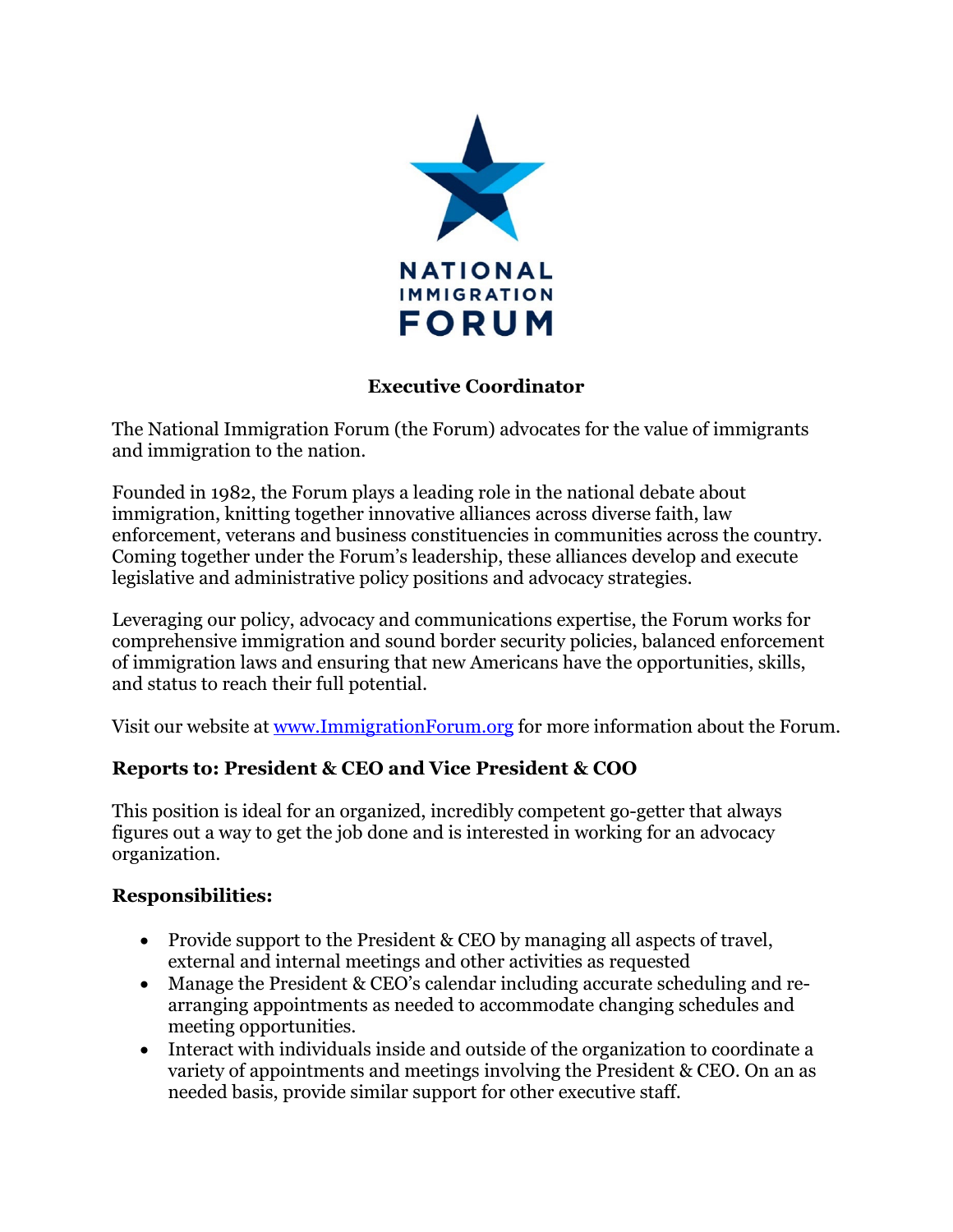- Manage and maintain accurate board member information, including board records, minutes, timelines and potential board member research.
- Coordinate all aspects of quarterly board meetings.
- Make travel arrangements for multi-leg trips spanning multiple time zones.
- Collect and organize materials for travel and meetings, including air, hotel, and rental car reservations and boarding passes. On an as needed basis, provide similar support for other leadership staff.
- Oversee advance planning of all travel for President & CEO. Engage leadership staff to ensure necessary meetings are arranged with Board members, donors, press, allies and others.
- Coordinate with leadership staff to effectively manage President & CEO's schedules with call lists to Board members, donors, press, allies and others. Be sure President & CEO completes tasks and reports back to leadership staff with results.
- Prepare travel expense reports, credit card expense reconciliations and expense reimbursement requests for the President & CEO
- Support weekly staff meetings, leadership staff meetings, executive team meetings and other meetings with notices, agendas, notes and ensuring follow-up on actions discussed
- Help research and draft presentations and responses to inquiries as needed: convert information into *PowerPoint* or other presentation formats
- Provide administrative support to the Strategic Partnerships (development) team, including coordinating weekly meetings, performing donor database entry and maintenance in Salesforce, and assisting with development events.
- Assist with logistical aspects of the annual Leading the Way convening, including speakers, program, registration, technology, and schedule.
- Arrange catering for staff events
- Plan, schedule and organize bi-monthly staff trainings, in coordination with the COO
- Plan, schedule and organize staff morale events, such as birthday and end of year celebrations and monthly get togethers
- Manage the reception desk
- Serve as a back up to the Senior Administrative Coordinator
- As capacity allows, provide support on small projects to staff across the organization
- Perform other duties and projects as required by the President & CEO or the COO

# **Required Experience and Qualifications:**

- Minimum of two years relevant professional experience or a bachelor's degree
- Must pay careful attention to detail and have strong organizational skills
- The ability to both manage up and respond positively to constructive feedback
- Experience making complex travel arrangements and managing events, including scheduling, planning, on-site management, catering and logistics.
- Be a self-starter and exercise good judgment